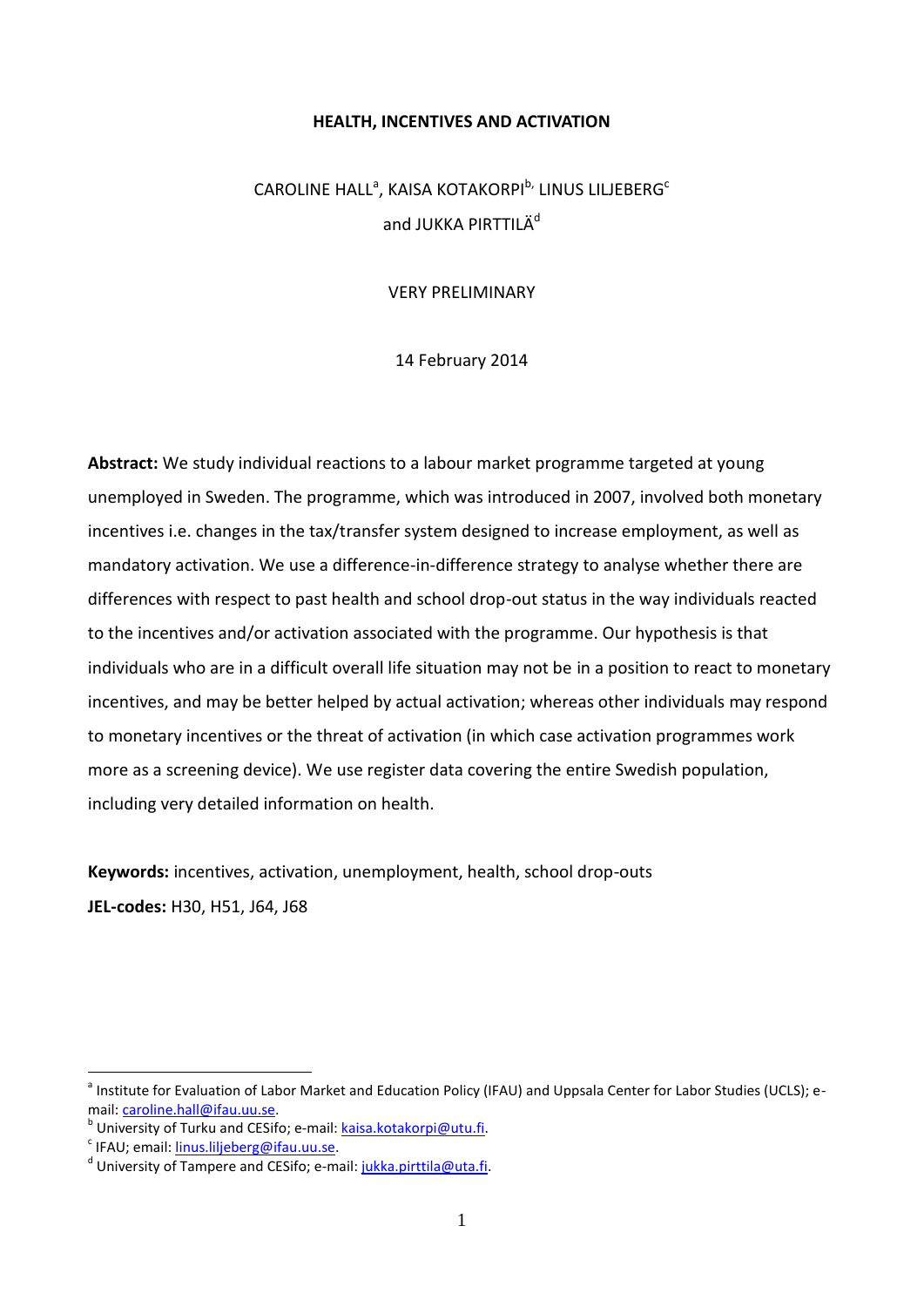### **1. Introduction**

1

We analyse responses to an activation programme (Youth Job Guarantee) targeted at young unemployed that was introduced in Sweden in 2007. The programme involved a mix of actual activation and, for a subset of the target group, financial incentives i.e. changes in the tax/transfer system designed to increase employment. We focus on possible heterogeneous responses to the reform, that is, whether individuals with different personal characteristics reacted differently to the programme. More specifically, we are interested in attributes such as bad health, school dropout status, and their effect on labour market outcomes: which types of policies are effective in improving the labour market prospects of those individuals who might otherwise be in a disadvantaged position and might for example have a high risk of social exclusion?

A key motivating idea behind the paper is that individuals may be in a different position to react to finely-tuned economic policies, depending on their overall life situation. Literature in behavioural economics has highlighted the fact that individuals may make suboptimal decisions for example due to limited attention or excessive and/or inconsistent discounting of future payoffs. Further, Shah et al. (2012) show how limited attention and impatience may be related to one's circumstances: For example related to poverty, if an individual is forced to concentrate on how to make ends meet on a daily basis, he may be ill-equipped to concentrate on making difficult longrun decisions. In our setting, bad health may play a similar role<sup>1</sup>: if an individual's attention is drawn to health problems, this may hamper his capacity to concentrate on long-run decisions related to job search, calculating participation tax rates, and so on. It is therefore interesting to analyse (i) whether there are systematic differences (for example with respect to health) in how individuals react to financial incentives associated with tax/benefit systems, designed to encourage participation in the labour market; and on the other hand (ii) whether individuals who are in a difficult overall situation (and therefore possibly ill-equipped to respond to financial incentives) may benefit from mandatory activation measures?

We utilise duration analysis combined with a difference-in-difference strategy to estimate the causal effect of the Youth Job Guarantee programme on the length of the unemployment spell. We use detailed register data on unemployment spells and individual background characteristics such as past health status (with very detailed measures such as the number and type of drugs taken by the individual). The data covers the entire Swedish population (all unemployment spells during the period under study). Related to activation, we estimate both a threat effect (an effect of the programme before actual activation starts) as well as an effect of participating in the activation programme itself. We are particularly interested in how these effects differ according to individual background characteristics such as health.

Related earlier literature includes Nordberg (2008), who finds that individual health status affects the transition from rehabilitation to work. Rosholm and Svarer (2008) find that in general there is a strong threat effect from active labour market policies, but not for the long-term unemployed. Black et al. (2003) find the effects of activation to differ across quantiles of the untreated outcome

 $1$  In the case of poverty, there is scarcity regarding current financial resources. In our case, we can think of health as a scarce resource for some individuals, having similar effects as the scarcity implied by poverty.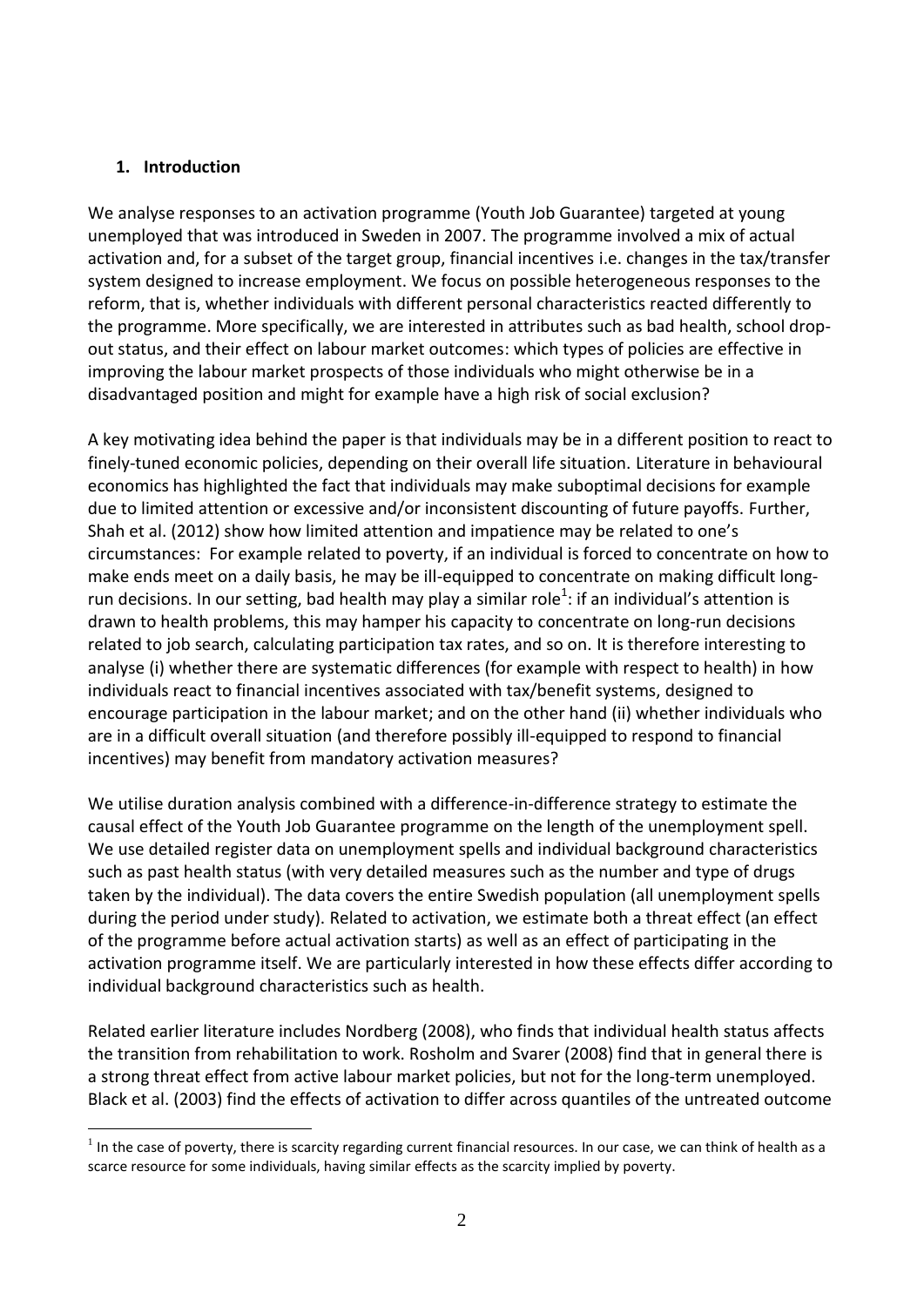distribution. Kluve (2006) provides a meta-analysis of the effects of recent European active labour market programmes. We contribute to this literature by providing an analysis of the relationship between health status and labour market outcomes using detailed measures of past health, and an increased understanding of whether the effects of activation and other labour market policies differ according to background characteristics such as health status.

We find that individuals with (mental) health problems and school drop-outs exit unemployment more slowly than others. Our preliminary results indicate that the reform appears to have helped individuals from a wide variety of backgrounds, both those with health problems and those without. The effects arise both before activation (threat effect) as well as during activation, though the latter effect appears stronger. We find some weak evidence that activation may have been particularly helpful for some individuals who are in a relatively disadvantaged labour market position (notably school drop-outs), but the differences between groups are not statistically significant. We do not find strong differences with respect to health in the overall effects of the reform. 2

The paper proceeds as follows. Section 2 reviews the theoretical ideas behind our empirical analysis. Section 3 describes the reform, while the data is described in Section 4. The empirical methodology and some preliminary results are presented in Section 5. Section 6 concludes.

### **2. Background**

1

Most analyses of optimal tax and benefit schemes, as well as employment policy, have until recently relied on assuming that individuals fully understand the effects of public policies on their financial situation, and react in ways predicted by traditional economic theory. However, tax and transfer systems are highly complex, and it can be difficult to calculate e.g. the effective tax rates on employment. For example, Chetty and Saez (2009) showed that providing simple information about the U.S. earned income tax credit (EITC) induced significant labour supply responses for some taxpayers, which suggests that individuals' perceptions of the EITC were not correct to start with. Further, the first employment spell might not be very profitable, but it can serve as a stepping stone to better paid jobs. But if individuals are short-sighted, these potential long-term benefits can be discarded in the short-term employment decision. Related to this idea, DellaVigna and Paserman (2005) found that more impatient individuals search less intensively for work.

Shah et al. (2012) have shown how scarcity may affect the way individuals allocate their attention, and hence their ability to make optimal decisions, in particular to plan ahead. Due to the complex interaction of the tax and benefit system at low incomes, it is possible that characteristics such as the health status and cognitive abilities of individuals affect how they react to the incentive structure. As for health, if an individual is preoccupied with health problems (but might still in principle be able to work), such problems may limit his ability to make long-term plans. <sup>3</sup> Thus, a key feature of our analysis is to examine the potential heterogeneity in the treatment effects of

 $2$  It should be noted however that we have not yet analysed the possible differential effects of the financial incentives associated with the reform. All results are very preliminary.

 $3$  In the context of Shah et al. (2012), short-sighted behaviour is not seen as arising due to some inherent personal characteristics, but rather as a result of one's circumstances.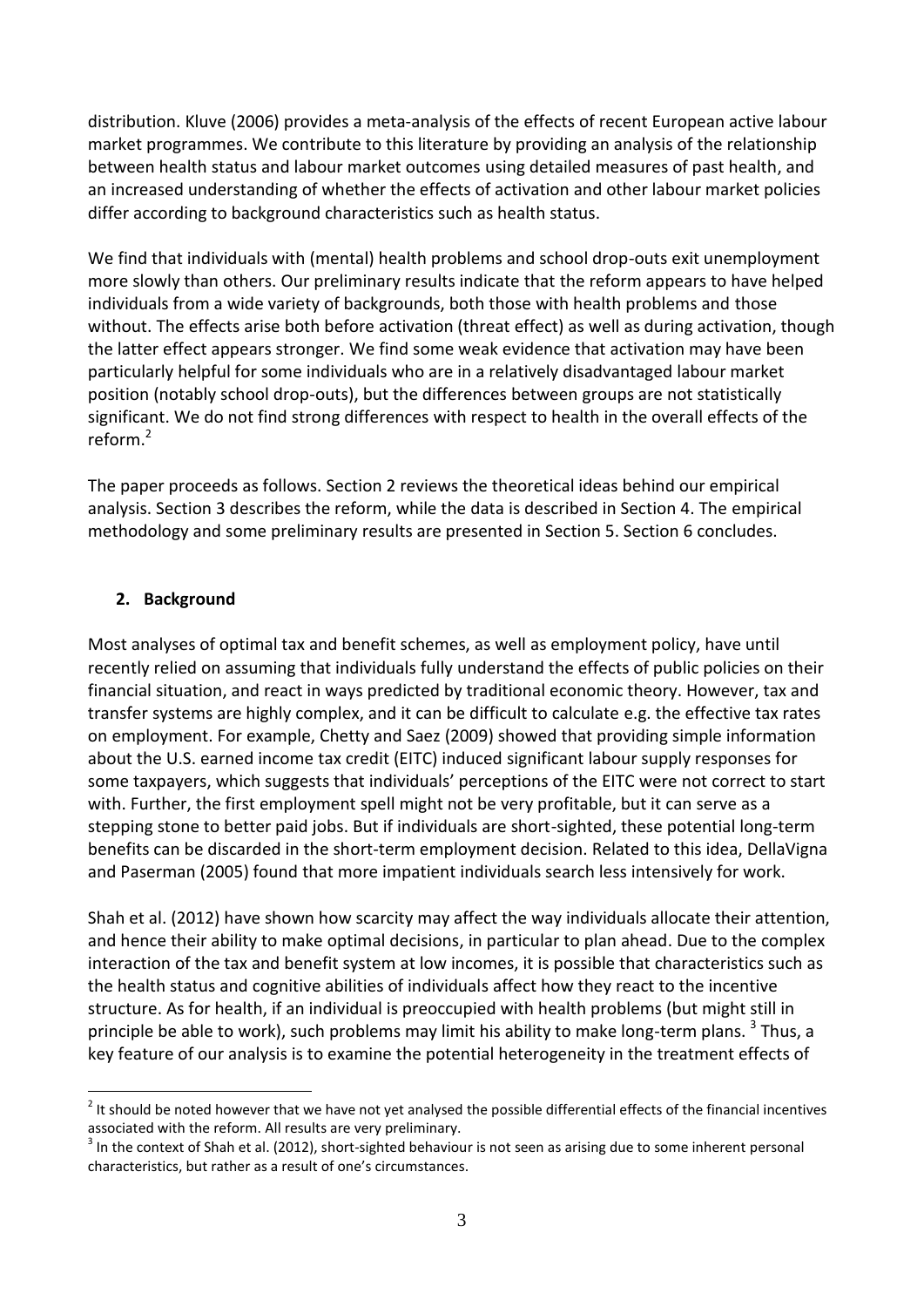labour market policies: Do differences in health or certain personality characteristics influence the way the recipients of welfare benefits react to monetary incentives and activation programmes?

Besley and Coate (1992) argue that a key rationale for work requirements in poverty alleviation programmes is their role in screening between those who are truly in need of poor support and those who are not. Activation policies in employment programmes may play a similar role. Within our context, individuals may differ (in addition to other dimensions) in their ability to understand the incentive structures involved in the tax and benefit system. Labour market policy may then have two purposes: (i) deter from benefits those individuals who are responsive to (monetary) incentives and would be able to find work on their own (call them type S for strong) but do not do so e.g. because benefits are too generous or easy to obtain; this is the *screening effect*; and (ii) help those unemployed individuals to find work or suitable education who do not respond to traditional monetary incentives, or for other reasons are not able to find work on their own (type W for weak); call this the *activation effect*<sup>4</sup>. If both screening and activation effects are at work, we should observe a certain type of pattern in exit from unemployment: Type S individuals should exit unemployment before actual activation starts. Type W individuals, on the other hand, would enter the activation phase, and hopefully find employment as a result. It is likely that policies involving only monetary incentives may achieve the first, but not the second aim. We aim to analyse whether such patterns are present in our data.

## **3. The reform**

1

The activation programme that we study is the Youth Job Guarantee programme that started in Sweden in December 2007. The programme involved activation that started after 90 days of unemployment, and it involved all unemployed individuals who were under 25 years of age. The activation was mandatory for those in the targeted age group, and a refusal to participate incurred sanctions.

The structure of the programme is illustrated in Figure 1. For the first three months (90 days) of the unemployment spell, there was open unemployment. After 90 days, the employment office undertook an in-depth assessment of the situation of individuals in the target group. In the first phase of activation that started after 90 days, the programme mainly took the form of job search assistance. After a further 90 days, the individual who were still unemployed transferred into a second phase of activation that involved more intense job search activities and also short periods of training or work placement to gain work experience. The contents of the programme were relatively flexible and were tailored according to individual needs.

A further feature of the reform was that for some (well-defined) groups of unemployed, the unemployment benefit declined faster over time than it had done prior to the reform. The earnings related unemployment benefit was normally 80 % of prior earnings for the first 200 days

<sup>4</sup> This effect has some similarities with the *deterrent effect* discussed in Besley and Coate (1992), where the aim is to encourage poverty-reducing investment. In a similar vein, participation in activation programmes can be seen as a form of investment that helps the individual find a job later on; however, in our context this should not be seen as a deterrent effect, as we view these individuals as being unable to find work on their own (for various reasons that may be related to psychology, health and so on).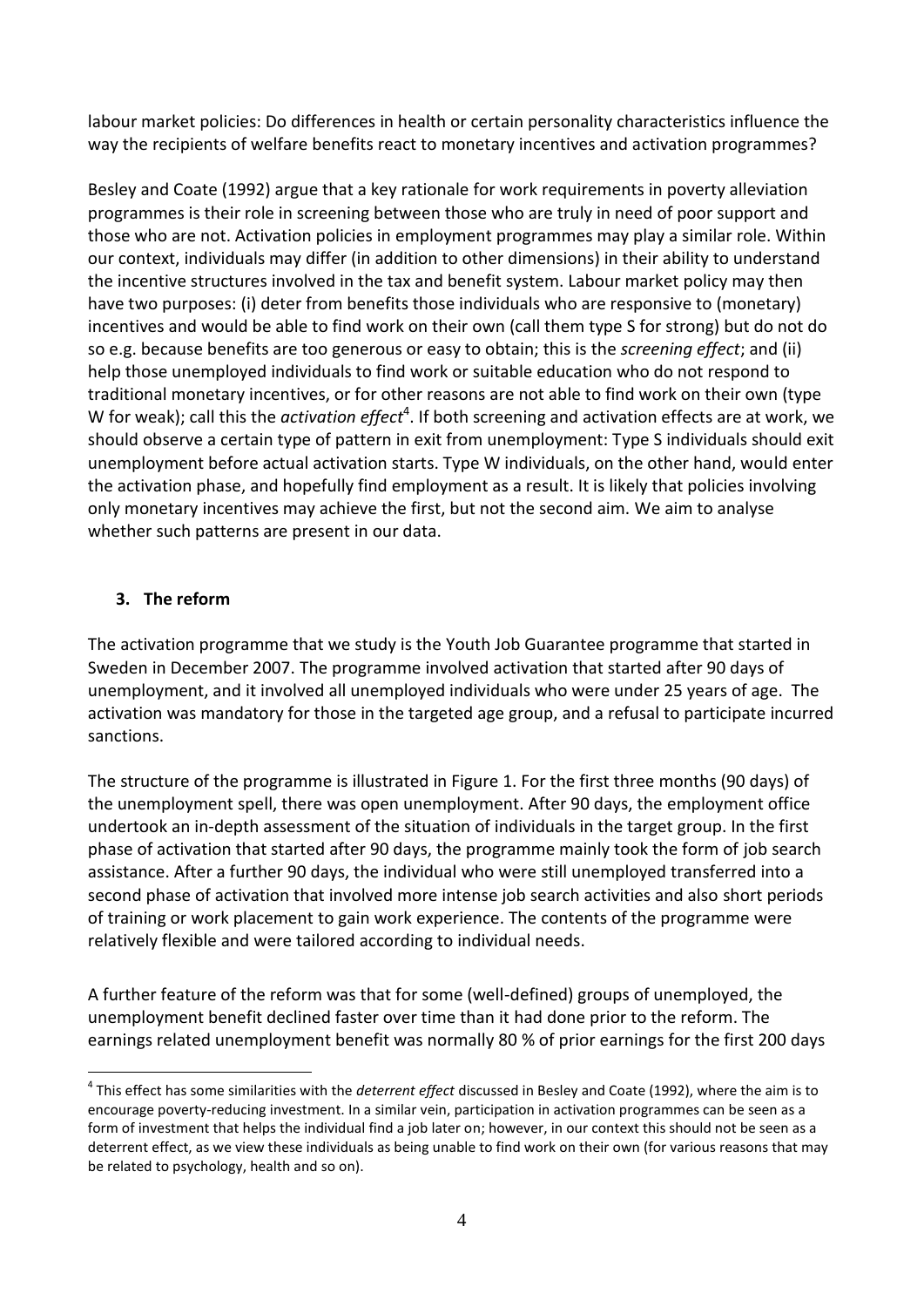of unemployment, and declined to 70 % for the next 100 days. For some individuals participating in the Youth Job Guarantee programme, the rules were different: the 80 % replacement rate applied only for the first 100 days of unemployment, declined to 70 % for days 101-200 and further to 65% for days 201-300. Therefore, for some individuals, the reform involved elements of both activation and financial incentives. However, the individual was unaffected by the faster reduction of benefits if s/he (i) had children; or (ii) was only eligible to the basic unemployment benefit; or (iii) had an earnings related benefit that would have exceeded the maximum amount of benefits.



**Figure 1. The Youth Job Guarantee programme.** 

#### **4. Data**

We combine data on individual's employment status with information on their (past) health and other relevant personal characteristics. The data on unemployment spells comes from the registers of the public employment service, and the data on health status from hospital and drugs registers. These registers include individual-level information for example on all drugs prescriptions and doctor / hospital visits (including codes for any diagnoses) in a given year, both for public and private health care. The health measures that we use relate to use of drugs related to a neurological condition or for mental illness (the latter is a subset of the former), total number of prescriptions, and treatments received in specialized health care (both in general as well as separating treatment for mental illness). Our data covers the entire Swedish population.

We use a difference-in-difference strategy to estimate the causal effect of the reform on the duration of unemployment. The programme was targeted at all under 25-year-old unemployed. The treatment group that we study consists of 24 year-old-unemployed and the control group includes 25-year-old unemployed who were born in the same year as individuals in the treatment group. That is, we focus on individuals born during a single year, to make the treatment and control groups as comparable as possible. For example, looking at the effects of the reform in 2008, we take individuals who were born in 1983, and assign them into the treatment and control groups, depending on whether they had turned 25 by the time their unemployment spell had lasted 90 days.

For the pre-reform sample, we use unemployment spells that started in December 2006 - July 2007. The reasons for such a restriction are two-fold. First, those who became unemployed in September 2007 would be assigned to the programme when it started in December 2007; whereas those whose unemployment spells had started earlier (and had passed their 90 days mark before December 2007) were not assigned to the programme. Second, since we focus on individuals who were born in a single year, in January most of them will be 24 and in December most of them will be 25. The above restriction on the month of spell start allows us to obtain a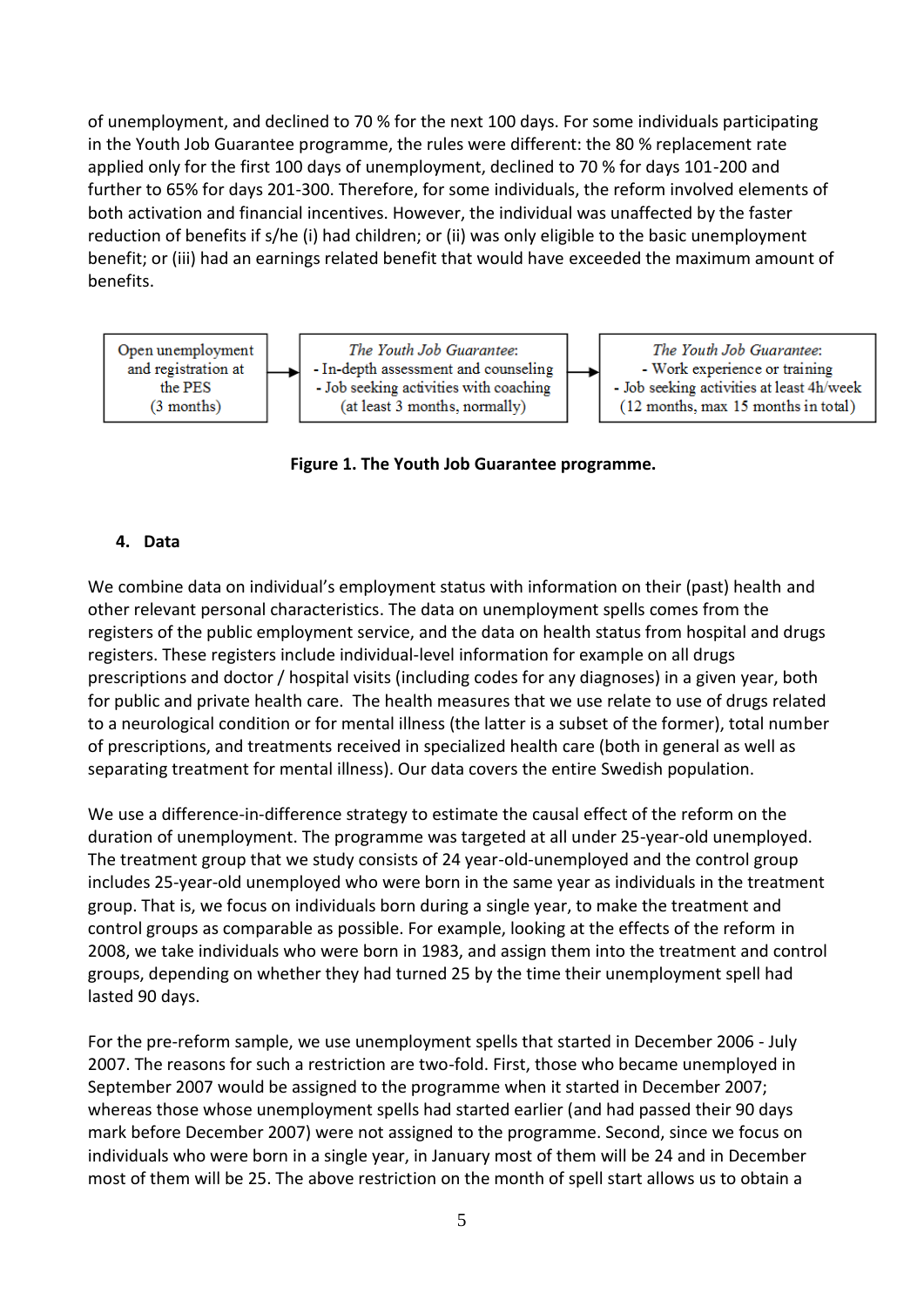more balanced sample, with enough individuals in both the treatment and the control group: the sample is chosen in such a way that individuals in the sample would have their 90 day mark between March and October.

For the post-reform sample, we use unemployment spells that started in December 2007 – July 2008 for the 2008 sample, and in December 2008 – July 2009 for the 2009 sample. That is, we use the same restrictions on the month of spell start for both the pre-reform and the post-reform samples.

Table 1 provides some descriptive statistics related to the background characteristics of the individuals in the sample for 2008. Column (1) includes all unemployed individuals born in 1983, column (2) includes all participants in the Youth Job Guarantee programme in 2008 and columns (3) and (4) includes individuals in our treatment and control groups. One key message of Table 1 is that there appear to be no differences between individuals in the treatment group, except for the fact that a slightly higher fraction of individuals in the control group have a university degree. This is likely explained by the fact that individuals in the control group are by construction slightly older. We control for both age and education in the analysis.

|                                           | (1)             | (2)              | (3)       | (4)     |
|-------------------------------------------|-----------------|------------------|-----------|---------|
|                                           | All registered, | All participants | Treatment | Control |
|                                           | born 1983       | in YJG 2008      | group     | group   |
|                                           |                 |                  | 2008      | 2008    |
| Days registered in previous spells, total | 440.8           | 322.3            | 437.2     | 432.1   |
| Total number of previous spells           | 3.265           | 2.389            | 3.404     | 3.375   |
| Total number of previous programs         | 1.162           | 1.352            | 1.076     | 0.970   |
| Age at spellstart+90 days                 | 24.89           | 22.71            | 24.72     | 25.27   |
| Country of birth, non-nordic              | 0.297           | 0.173            | 0.266     | 0.271   |
| 1=male,0=female                           | 0.507           | 0.591            | 0.516     | 0.492   |
| Registered disability                     | 0.0762          | 0.0619           | 0.0532    | 0.0551  |
| Upper secondary school                    | 0.602           | 0.774            | 0.619     | 0.602   |
| University                                | 0.190           | 0.0722           | 0.199     | 0.222   |
| 1=Children staying at home <18 year old   | 0.267           | 0.651            | 0.261     | 0.257   |
| 1=Married                                 | 0.0920          | 0.0213           | 0.0697    | 0.0838  |
| 1=Social benfit take up > 0 SEK, 2007     | 0.266           | 0.223            | 0.229     | 0.240   |
| 1=working in Nov 2007, 0=not working      | 0.492           | 0.574            | 0.561     | 0.532   |
| Income from work, 100*SEK,2007            | 755.0           | 900.3            | 902.3     | 840.4   |

### **Table 1. Desprictive statistics: background characteristics (2008 sample).**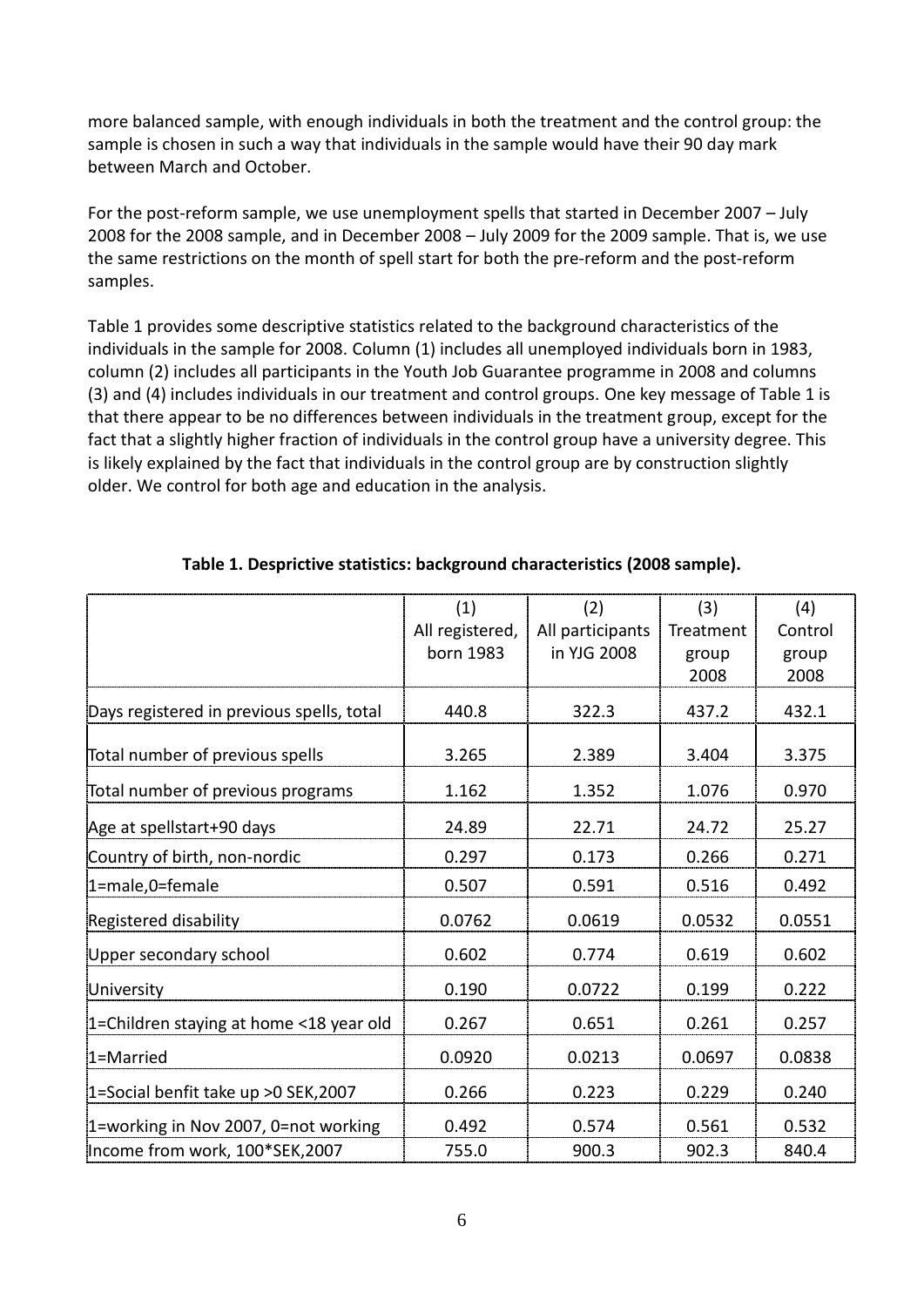Table 2 provides descriptive statistics on the main health indicators used in the analysis. One difference compared to Table 1 is that column (1) now includes all Swedes born in 1983 (whereas data in Table 1 comes from the registers of the employment service and hence includes only unemployed individuals). The first variable is the number of prescriptions the individual had in the previous year, whereas the rest of the variables are dummies for whether the individual took a drug for neurological condition or for mental illness, and whether they were treated in a hospital (inpatient) or whether they were treated for a mental illness in either a hospital or in outpatient specialised care. We can observe that unemployed individuals (columns (2) to (4)) appear to have worse health than other individuals of their age (column (1)). On the other hand, individuals in column 2 (all participants in the job guarantee programme) appear healthier than individuals in the treatment and control groups; this is likely explained by the fact that the average individual in the job guarantee programme is younger than the average individual in the treatment or the control group. Again, individuals in the control group closely resemble those in the treatment group.

|                             | (1)         | (2)                 | (3)        | (4)        |
|-----------------------------|-------------|---------------------|------------|------------|
|                             | Others born | All participants in | Treatment  | Control    |
|                             | in 1983     | YJG, 2008           | group 2008 | group 2008 |
| # of prescriptions          | 1.897       | 1.786               | 2.105      | 2.128      |
| neurodrug                   | 0.126       | 0.141               | 0.181      | 0.193      |
| drug for mental illness     | 0.0731      | 0.0810              | 0.117      | 0.122      |
| inpatient                   | 0.0745      | 0.0609              | 0.0996     | 0.108      |
| had more than 2 weeks       | 0.0618      | 0.0665              | 0.0893     | 0.0970     |
| sick-leave                  |             |                     |            |            |
| outpatient (mental illness) | 0.0296      | 0.0387              | 0.0600     | 0.0595     |
| inpatient (mental illness)  | 0.00633     | 0.00810             | 0.0145     | 0.0187     |

| Table 2. Descriptive statistics: health indicators in previous year (2008 sample). |  |  |
|------------------------------------------------------------------------------------|--|--|
|------------------------------------------------------------------------------------|--|--|

Figures 2, 3 and 4 provide some first descriptive analyses related to observed unemployment duration in our data. Figure 2 plots the Kaplan-Meier survival estimates for unemployment duration for the treatment (red) and control (blue) groups both before the reform (2007) and after the reform (2008). The figure indicates that before the reform the confidence intervals of the survival rates for the treated and the controls overlap, whereas in 2008 the treatment group has lower survival rates (and hence shorter unemployment spells) than individuals in the control group. This is a first indication that the reform may have had an effect on unemployment duration.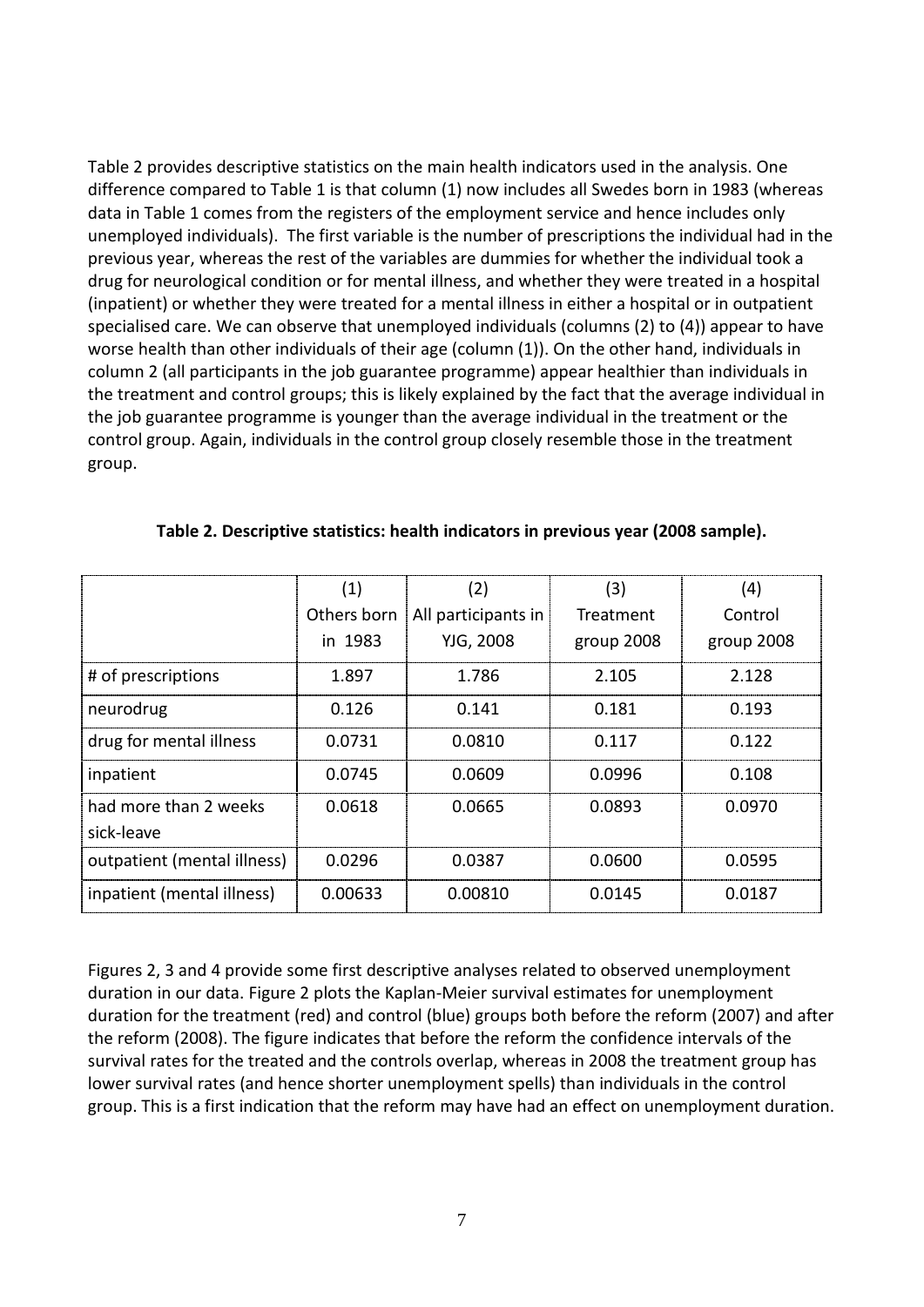

**Figure 2. Kaplan-Meier survival estimates for unemployment duration for the treatment and control groups before the reform (2007, left panel) and after the reform (2008, right panel).**



**Figure 3. Kaplan-Meier survival estimates for unemployment duration for individuals who used a neurological drug (right panel) or did not use such a drug (left panel), 2008.**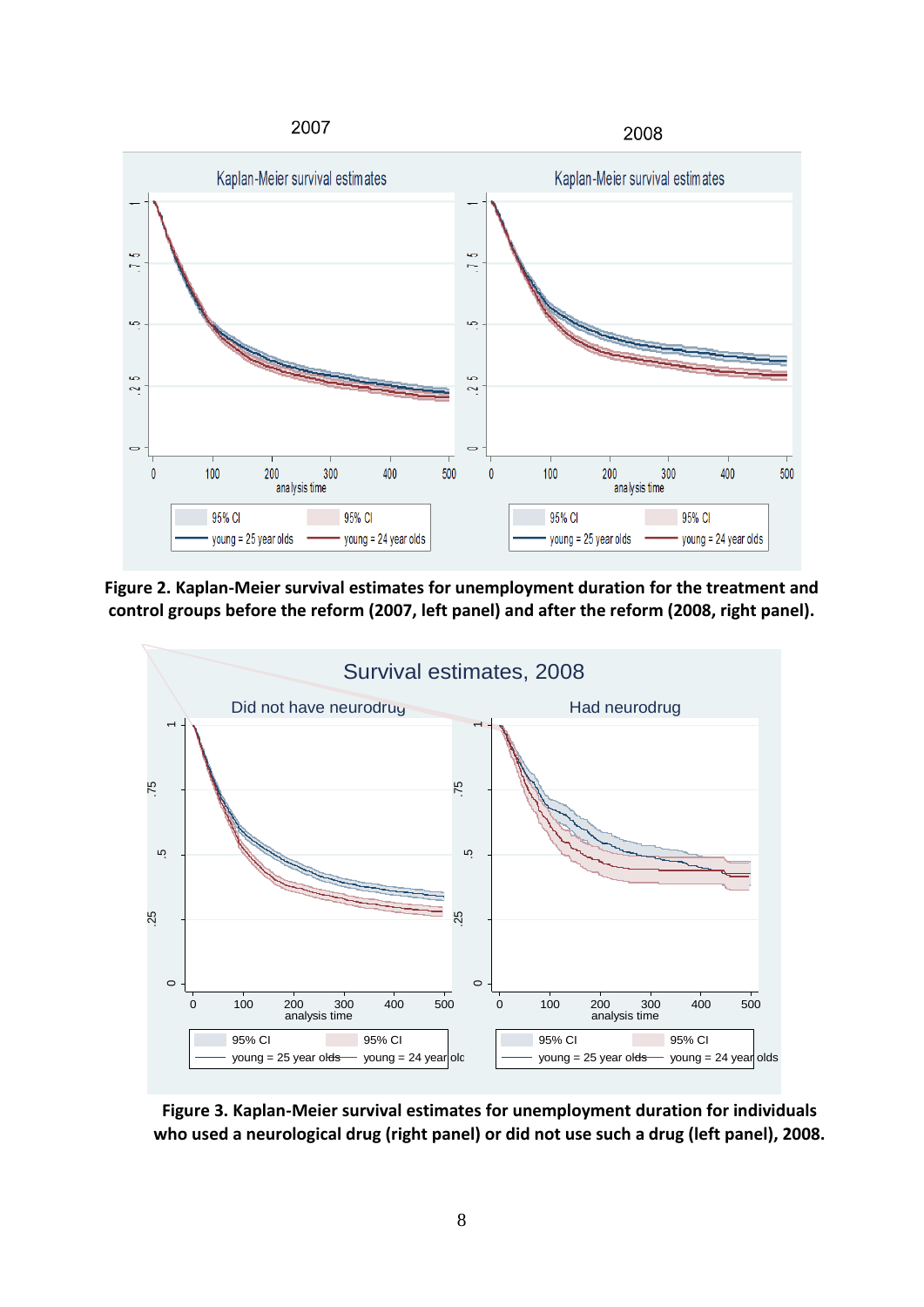



**Figure 4. Kaplan-Meier survival estimates for unemployment duration for school dropouts (right panel) and others (left panel), 2008.**

Figures 3 and 4 look at differences with respect to certain background characteristics. (Note that the figures are drawn for 2008 only, and hence cannot provide reliable evidence on reform effects; the purpose is to illustrate differences in unemployment duration for individuals with different background characteristics.) Figure 3 plots the survival estimates separately for individuals who had a prescription for any neurological drugs (right panel), and those who did not (left panel). The figure indicates that survival rates were higher for those with a prescription for neurological drugs. Figure 4 plots the survival rates for school drop-outs (right panel) and others. We consider school drop-out status to be another possible indicator of a disadvantaged labour market position. Again, survival rates are higher for school drop-outs than others.

# **5. Econometric analysis**

### **5.1 Method**

We use duration analysis combined with a difference-in-difference strategy to estimate the causal effect of the reform on the probability of an unemployed individual finding a job. The construction of the treatment and control groups for the analysis was described in Section 3. The identifying assumption is that in the absence of the reform, the unemployment duration of individuals in the treatment and control groups would have changed in a similar fashion from 2007 to 2008 (or 2009). Importantly, the estimation sample has been designed in such a way that there were no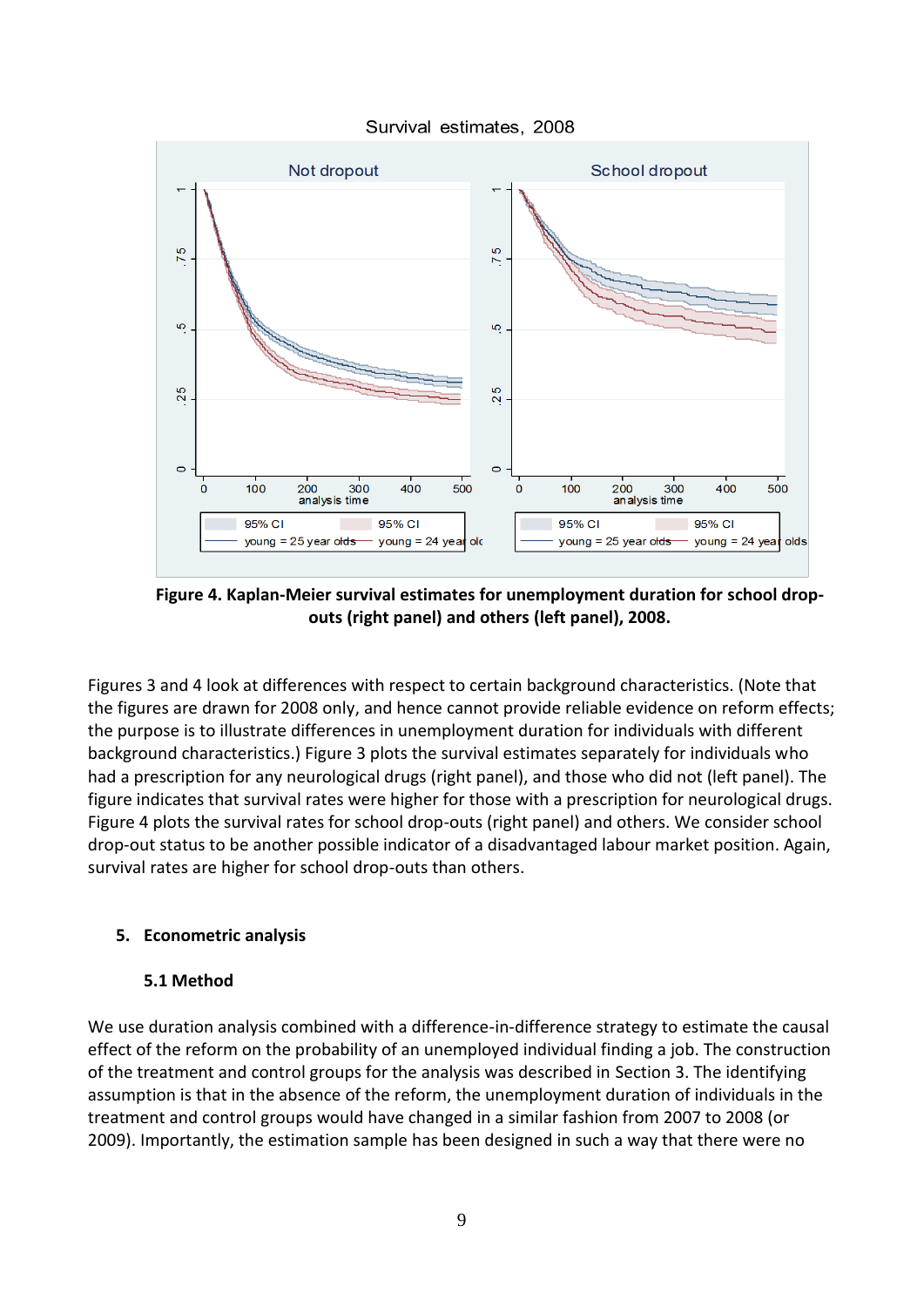other relevant reforms that would have affected either the treatment or the control group in 2008 or  $2009.<sup>5</sup>$ 

In the estimations, the dependent variable is the probability of finding employment. The main explanatory variable is participation in the Youth Job Guarantee programme, where we estimate both a threat effect (which we define as the effect of the reform on the probability of finding employment during days 30-90 of the unemployment spell) and a programme effect (the effect of the reform on the probability of finding employment after 90 days of unemployment). We control for a wide variety of background characteristics of the individuals.<sup>6</sup>

We estimate a Cox proportional hazards model  $\lambda(t|X) = h_0(t) \exp(\beta'X)$  where  $\lambda(t|X)$  is the hazard rate for finding work (conditional on covariates  $X$ ),  $h_0(t)$  is the baseline hazard at time t, and

$$
\beta'X = \beta_1 \text{young} + \beta_2 \text{after} + \beta_3 \text{I30} * \text{after} + \beta_4 \text{I90} * \text{after} + \beta_5 \text{I30} * \text{after} * \text{young} + \beta_6 \text{I90} * \text{after} * \text{young} + \gamma'Z.
$$
\n(1)

In equation (1), *young* is a dummy for the individual being 24 years old at 90 days of unemployment, *after* includes a separate dummy for both post-reform years 2008 and 2009, *I30* is an indicator dummy for days 30 to 90 of the unemployment spell, *I90* is a dummy for days 90+ of the unemployment spell and *Z* is a vector of control variables. The coefficient  $\beta_5$  therefore provides an estimate of the threat effect associated with activation, whereas the coefficient  $\beta_6$ provides an estimate of the actual programme effect.

#### **5.2 Results**

<u>.</u>

Table 3 provides estimates of the overall programme effect for the entire sample of unemployment spells.<sup>7</sup> We only report the estimates of the treatment effects in the tables, but controls (see footnote 6) are included in all regressions. The interaction terms related to the *I30* dummies provide estimates of the threat effect (separately for both treatment years 2008 and 2009) and the interaction terms related to the *I90*-dummies provide estimates of the programme effect. It appears that the progamme had strong positive effects on job finding rates: both the threat effect and the effect of the activation itself are fairly large and highly significant. Effects of actual activation appear to be slightly larger than the threat effect.

**Table 3. Effects of the reform on the hazard of finding employment, whole sample.**

<sup>&</sup>lt;sup>5</sup> This consideration for example prohibits us from using 25-year olds who were born in the previous year as controls, as there was a simultaneous payroll tax reform that affected individual in the year they turned 26 (related to that reform, the selection of individuals was based on year of birth, not age on a specific date as in our case).

 $^6$  The controls include age in days, gender, marital status, number of children, education, region, unemployment history, country of birth, whether the individual had a registered disability, past earnings and month of spell start.

 $^7$  The overall reform effects have also been analysed in Hall and Liljeberg (2011).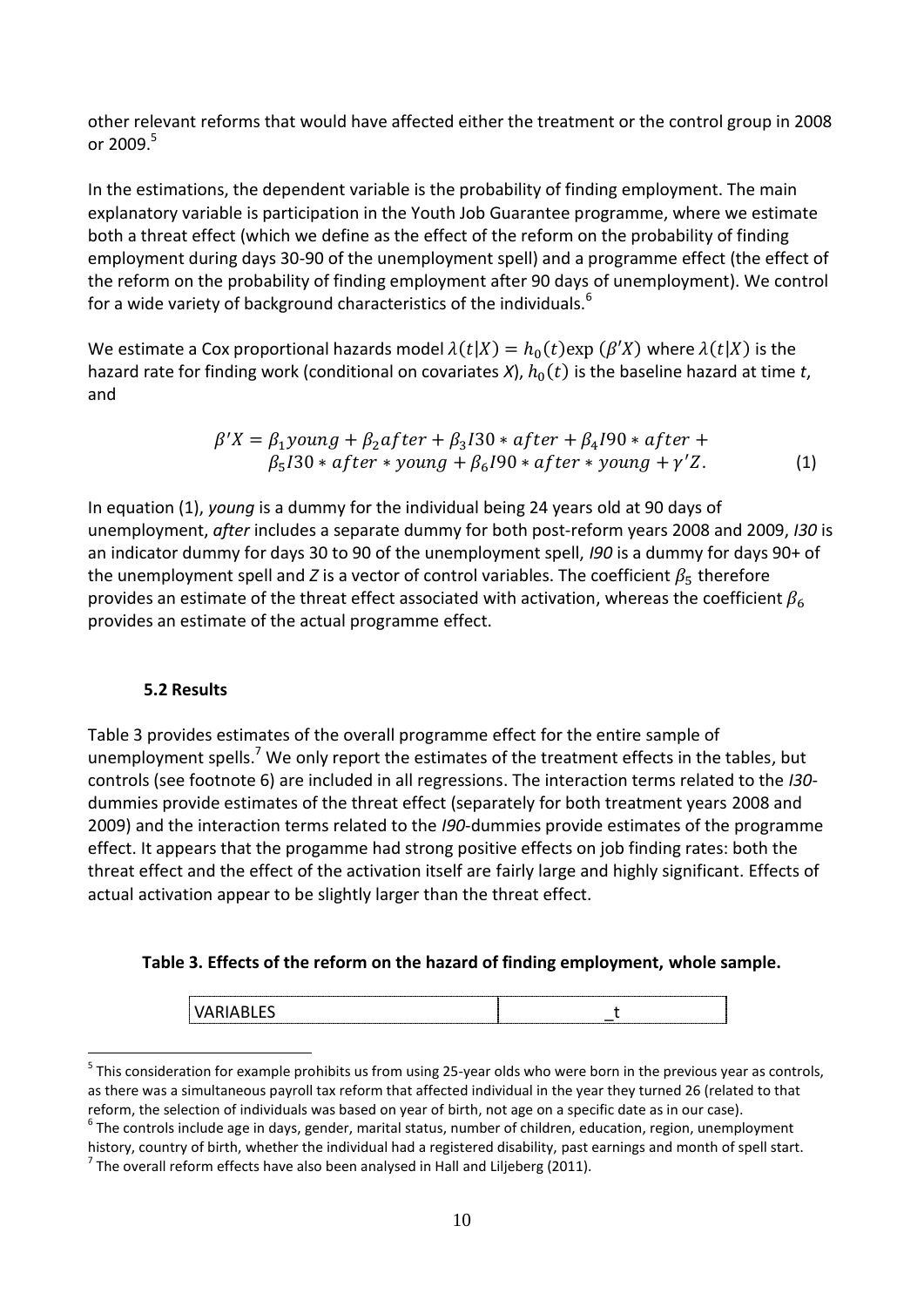| 190 young 08                           | $1.328***$ |  |
|----------------------------------------|------------|--|
|                                        | (0.101)    |  |
| 190 young 09                           | $1.439***$ |  |
|                                        | (0.106)    |  |
| 130 young 08                           | $1.161***$ |  |
|                                        | (0.0794)   |  |
| 130 young 09                           | $1.213***$ |  |
|                                        | (0.0873)   |  |
|                                        |            |  |
|                                        |            |  |
| Number of unemployment spells          | 30 178     |  |
| Robust standard errors in parentheses. |            |  |
| *** denotes significance at 1 % level. |            |  |

We next turn to look at how the effects of the reform differ by individual background. We have a large number of health indicators and other background variables in the data, and an obvious first question is which indicators we should use. From the point of view of our motivating idea – does activation help those in need of activation, or individuals with a difficult overall life situation – it is interesting and informative to first look at how individuals with different background characteristics differ in the job finding rates overall (not yet thinking about any reform effects). If we find that certain groups tend to have more difficulties in finding work than others, it makes sense to concentrate on those groups, and analyse whether activation has an effect on their job finding rates or not.

To achieve this, we first therefore take a look at how the various background characteristics that we are interested in affect the hazard of finding a job *before the reform*. The results are presented in Table 4. Two groups stand out: Having dropped out from school appears to lower the probability of finding a job by approximately 22%. Another group with notably low job finding rates are individuals who were treated for mental illness (including both inpatient and outpatient care).

| <b>VARIABLES</b>                |          |
|---------------------------------|----------|
|                                 |          |
| Had a neuro-drug                | 0.934    |
|                                 | (0.0435) |
| Received more than two drugs    | 0.987    |
|                                 | (0.0325) |
| Was treated in specialised care | 1.062    |
|                                 | (0.0396) |

## **Table 4. Effect of health and drop-out status on hazard of finding employment (pre-reform sample).**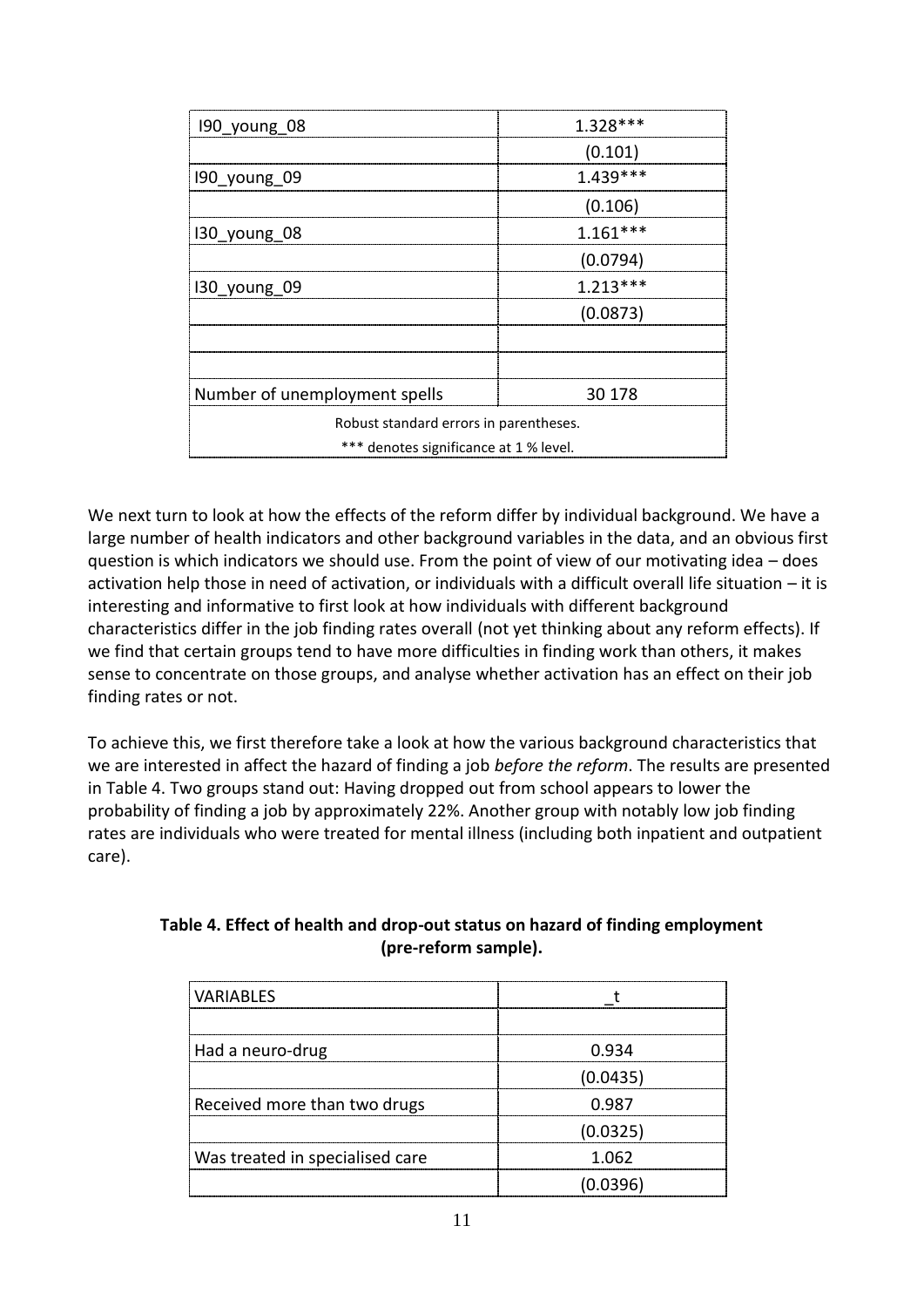| Had more than 2 weeks sick leave       | $0.877**$  |  |
|----------------------------------------|------------|--|
|                                        | (0.0353)   |  |
| Was treated for mental illness         | $0.833**$  |  |
|                                        | (0.0479)   |  |
| Dropout                                | $0.781***$ |  |
|                                        | (0.0341)   |  |
|                                        |            |  |
| Number of unemployment spells          | 9 036      |  |
| Robust standard errors in parentheses. |            |  |
| *** denotes significance at 1 % level. |            |  |

The following tables report the results related to the effect of the reform separately for certain groups of interest. The second column of Table 5 includes individuals who were treated for mental illness as well as those who took a drug for a neurological condition. The latter category is included to provide a more comprehensive measure of mental problems and to achieve a larger sample. Drugs for the treatment of mental illness form the largest category within neurological drugs; it also includes drugs to treat certain behavioural disorders, which might be of interest. The left column provides the results for individuals who did not receive the above mentioned treatment / drugs. According to the results, both individuals with mental health problems and those without appear to respond activation (at least in the first year of the reform). The threat effect is significant only for those without mental health problems. The differences between the point estimates of the two groups are however not significant. The effects for individuals with mental health problems are estimated rather imprecisely; the sample size is relatively small.

The results reported in Table 6 indicate that individuals who have dropped out from school appear to benefit from activation more than individuals who have completed their basic education. Again, the effect for dropouts is however relatively imprecisely estimated, and the difference between the effects for the two groups is not statistically significant. The threat effect is significant only for those who have completed their basic education (though the point estimates are of a similar magnitude).

| which are allowed at the result of the material of mixing employment, by pass memories new |  |
|--------------------------------------------------------------------------------------------|--|
| status.                                                                                    |  |
|                                                                                            |  |
|                                                                                            |  |

**Table 5. Effects of the reform on the hazard of finding employment, by past mental health** 

|                  | No mental health | Mental health         |
|------------------|------------------|-----------------------|
|                  | problems         | problems <sup>1</sup> |
| <b>VARIABLES</b> |                  |                       |
| 190 young 08     | $1.313***$       | $1.389*$              |
|                  | (0.109)          | (0.259)               |
| 190_young_09     | $1.513***$       | 1.050                 |
|                  | (0.118)          | (0.230)               |
| 130 young 08     | $1.133*$         | 1 294                 |
|                  | (0.0841)         |                       |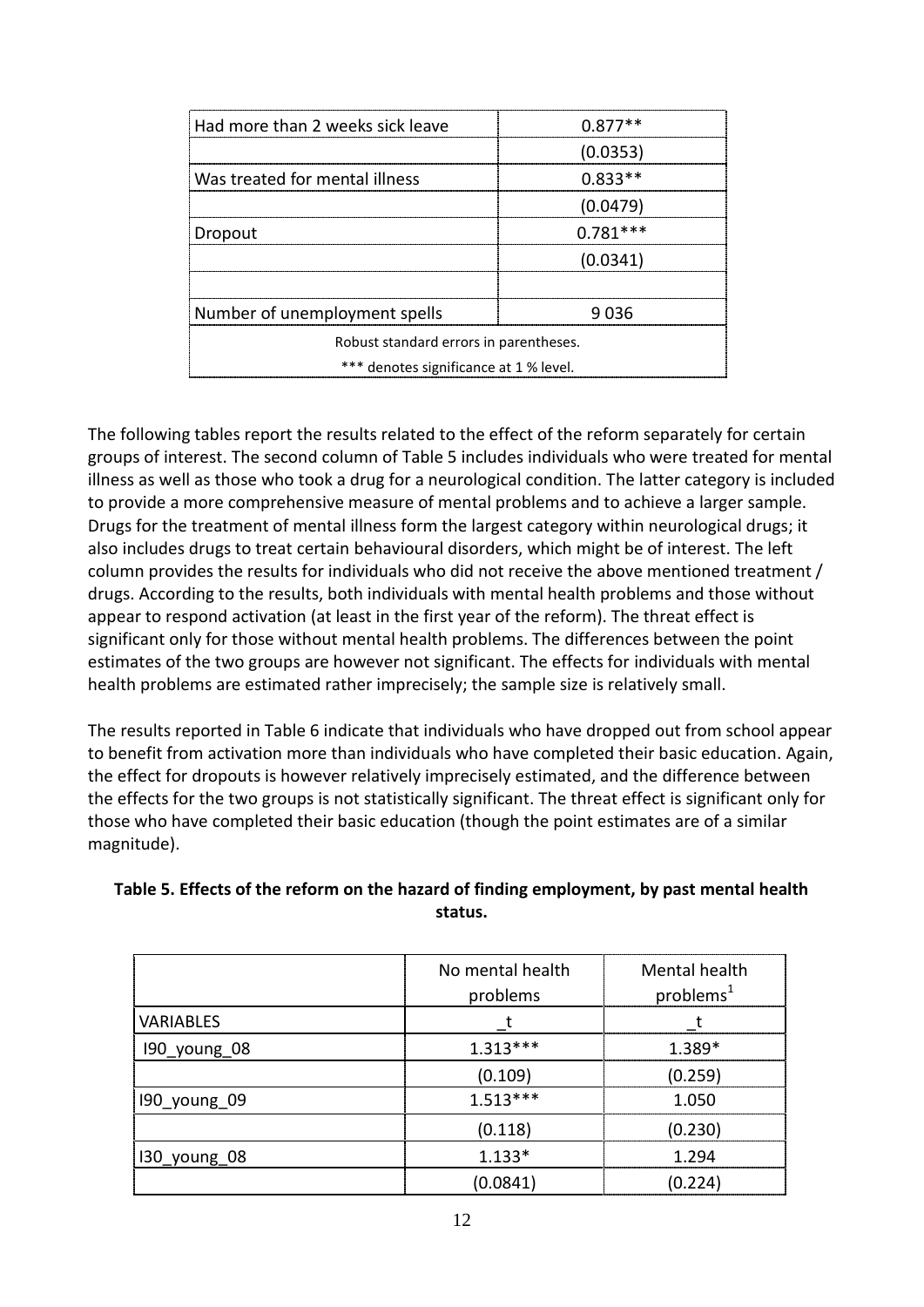| 130 young 09                                                                                     | $1.248***$ | 1 በ2ጸ   |
|--------------------------------------------------------------------------------------------------|------------|---------|
|                                                                                                  | (0.0956)   | (0.219) |
|                                                                                                  |            |         |
|                                                                                                  |            |         |
| Number of unemployment spells                                                                    | 24 545     | 5 633   |
| Robust standard errors in parentheses.                                                           |            |         |
| *** denotes significance at 1 % level.                                                           |            |         |
| $1$ Mental health problems measured by having received treatment for mental illness (inpatient + |            |         |
| outpatient care) or having taken a neurological drug in the previous year.                       |            |         |

#### **Table 6. Effects of the reform on the hazard of finding employment, by school drop-out status.**

|                               | Not school drop-out                    | School drop-out |
|-------------------------------|----------------------------------------|-----------------|
| <b>VARIABLES</b>              |                                        |                 |
| 190_young 08                  | $1.243***$                             | 1.978 ***       |
|                               | (0.102)                                | (0.410)         |
| 190 young 09                  | $1.462***$                             | 1.296           |
|                               | (0.113)                                | (0.307)         |
| 130 young 08                  | $1.150*$                               | 1.259           |
|                               | (0.0842)                               | (0.243)         |
| 130 young 09                  | $1.200**$                              | 1.358           |
|                               | (0.0906)                               | (0.325)         |
|                               |                                        |                 |
| Number of unemployment spells | 23 1 26                                | 7052            |
|                               | Robust standard errors in parentheses. |                 |
|                               | *** denotes significance at 1 % level. |                 |

#### **5.3 Robustness**

The results reported in the previous section are very preliminary and should be interpreted cautiously. One problem with the current results is that is that some of them appear to be sensitive to how one controls for the month of entry into unemployment. Recall that we have constructed the sample in such a way that only individuals born in a single year are included, and those who have turned 25 before the  $90<sup>th</sup>$  day of their unemployment spell are in the control group and the younger individuals in the treatment group. (Recall that constructing the sample in this way was necessary to rule out effects of other reforms targeted at older unemployed.) This implies that we have more individuals in the treatment group at the beginning of the year and vice versa for the end of the year. We might try different ways to take this into account. First, we have restricted the sample to spells where the  $90<sup>th</sup>$  day occurs between March and August, so that the first and last months of the year (where the treatment and control groups would be very unbalanced) have been excluded. We have also included dummies for the month of entry into